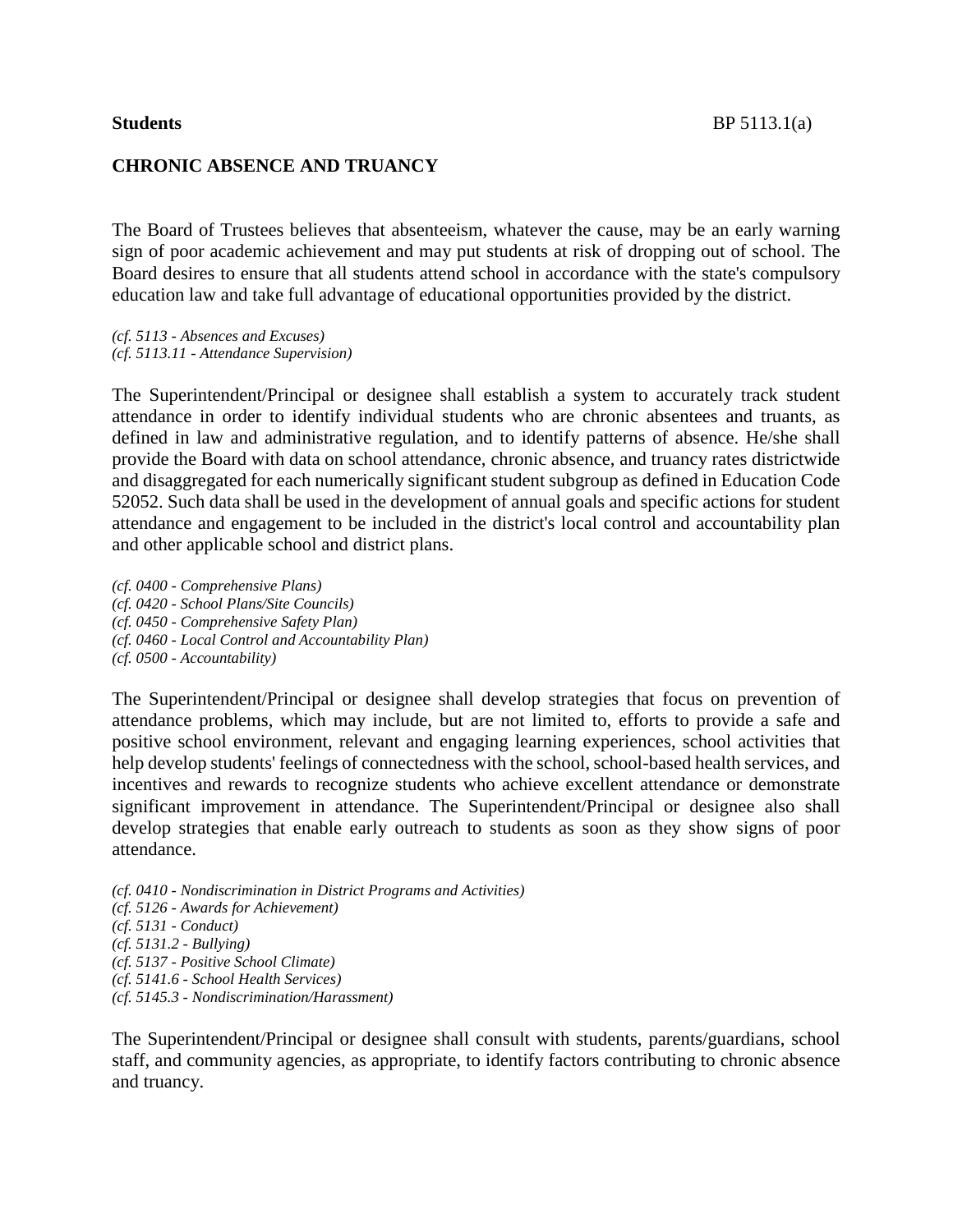## **CHRONIC ABSENCE AND TRUANCY** (continued)

Interventions for students with serious attendance problems shall be designed to meet the specific needs of the student and may include, but are not limited to, health care referrals, transportation assistance, counseling for mental or emotional difficulties, academic supports, efforts to address school or community safety concerns, discussions with the student and parent/guardian about their attitudes regarding schooling, or other strategies to remove identified barriers to school attendance. The Superintendent/Principal or designee may collaborate with child welfare services, law enforcement, courts, public health care agencies, other government agencies, and/or medical, mental health, and oral health care providers to make alternative educational programs and support services available for students and families.

*(cf. 1020 - Youth Services) (cf. 5030 - Student Wellness) (cf. 5146 - Married/Pregnant/Parenting Students) (cf. 5147 - Dropout Prevention) (cf. 6158 - Independent Study) (cf. 6164.2 - Guidance/Counseling Services) (cf. 6164.5 - Student Success Teams) (cf. 6173 - Education for Homeless Children) (cf. 6173.1 - Education for Foster Youth) (cf. 6173.2 - Education of Children of Military Families) (cf. 6175 - Migrant Education Program) (cf. 6179 - Supplemental Instruction) (cf. 6181 - Alternative Schools/Programs of Choice) (cf. 6183 - Home and Hospital Instruction) (cf. 6184 - Continuation Education) (cf. 6185 - Community Day School)*

Students who are identified as truant shall be subject to the interventions specified in law and administrative regulation.

*(cf. 5113.12 - District School Attendance Review Board)*

A student's truancy, tardiness, or other absence from school shall not be the basis for his/her suspension or expulsion. Alternative strategies and positive reinforcement for attendance shall be used whenever possible.

*(cf. 5144 - Discipline) (cf. 5144.1 - Suspension and Expulsion/Due Process)*

The Superintendent/Principal or designee shall periodically report to the Board regarding the district's progress in improving student attendance rates for all students and for each numerically significant student population. Such information shall be used to evaluate the effectiveness of strategies implemented to reduce chronic absence and truancy and to make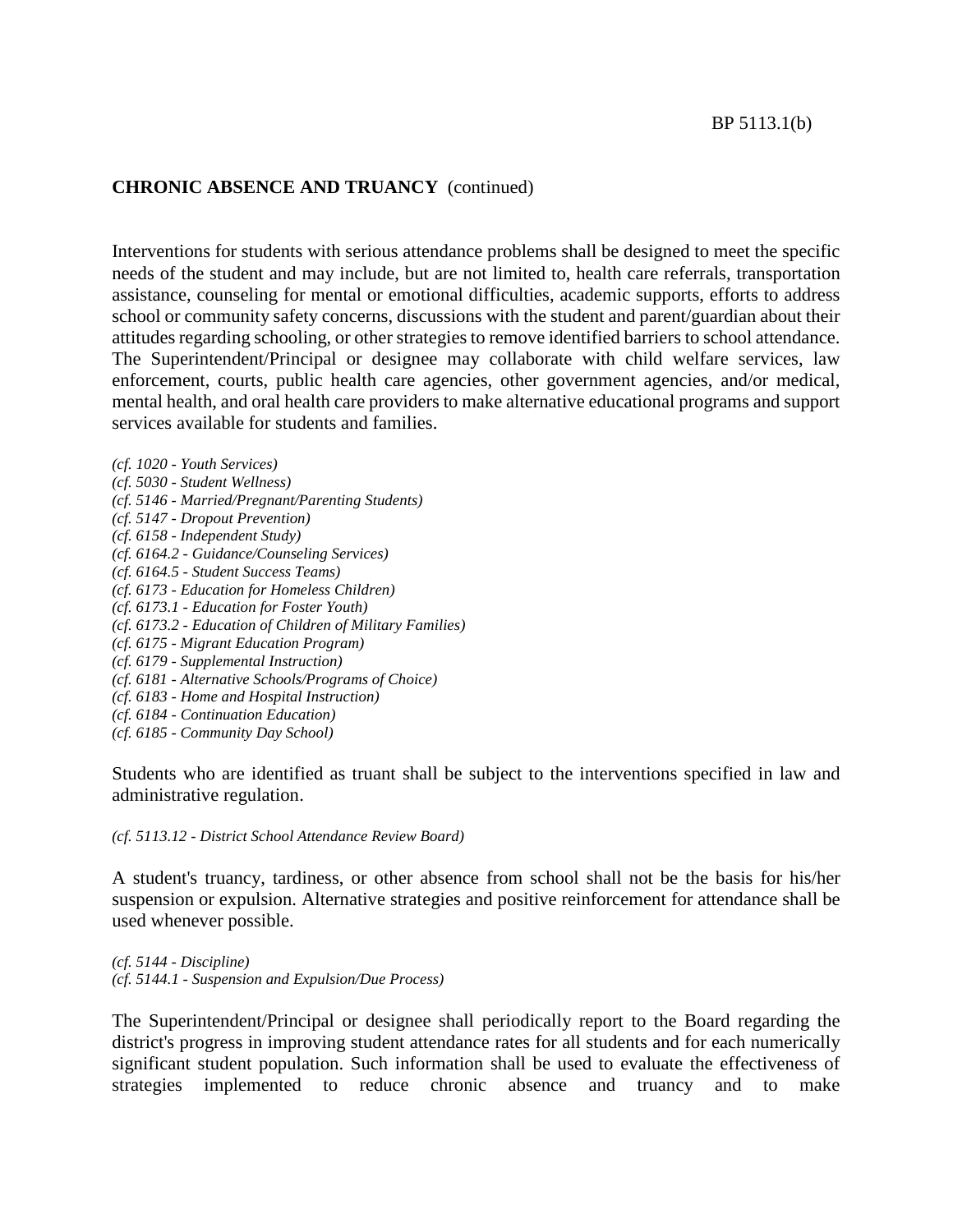### **CHRONIC ABSENCE AND TRUANCY** (continued)

changes as needed. As appropriate, the Superintendent/Principal or designee shall engage school staff in program evaluation and improvement and in the determination of how to best allocate available community resources.

*Legal Reference: EDUCATION CODE 1740-1742 Employment of personnel to supervise attendance (county superintendent) 37223 Weekend classes 46000 Records (attendance) 46010-46014 Absences 46110-46119 Attendance in kindergarten and elementary schools 46140-46147 Attendance in junior high and high schools 48200-48208 Children ages 6-18 (compulsory full-time attendance) 48225.5 Work permits, entertainment and allied industries 48240-48246 Supervisors of attendance 48260-48273 Truants 48290-48297 Failure to comply; complaints against parents 48320-48325 School attendance review boards 48340-48341 Improvement of student attendance 48400-48403 Compulsory continuation education 48900 Suspension and expulsion 49067 Unexcused absences as cause of failing grade 52052 Academic Performance Index; numerically significant student subgroups 60901 Chronic absence GOVERNMENT CODE 54950-54963 The Ralph M. Brown Act PENAL CODE 270.1 Chronic truancy; parent/guardian misdemeanor 272 Parent/guardian duty to supervise and control minor child; criminal liability for truancy 830.1 Peace officers VEHICLE CODE 13202.7 Driving privileges; minors; suspension or delay for habitual truancy WELFARE AND INSTITUTIONS CODE 256-258 Juvenile hearing officer 601-601.4 Habitually truant minors 11253.5 Compulsory school attendance CODE OF REGULATIONS, TITLE 5 306 Explanation of absence 420-421 Record of verification of absence due to illness and other causes COURT DECISIONS L.A. v. Superior Court of San Diego County, (2012) 209 Cal.App.4th 976*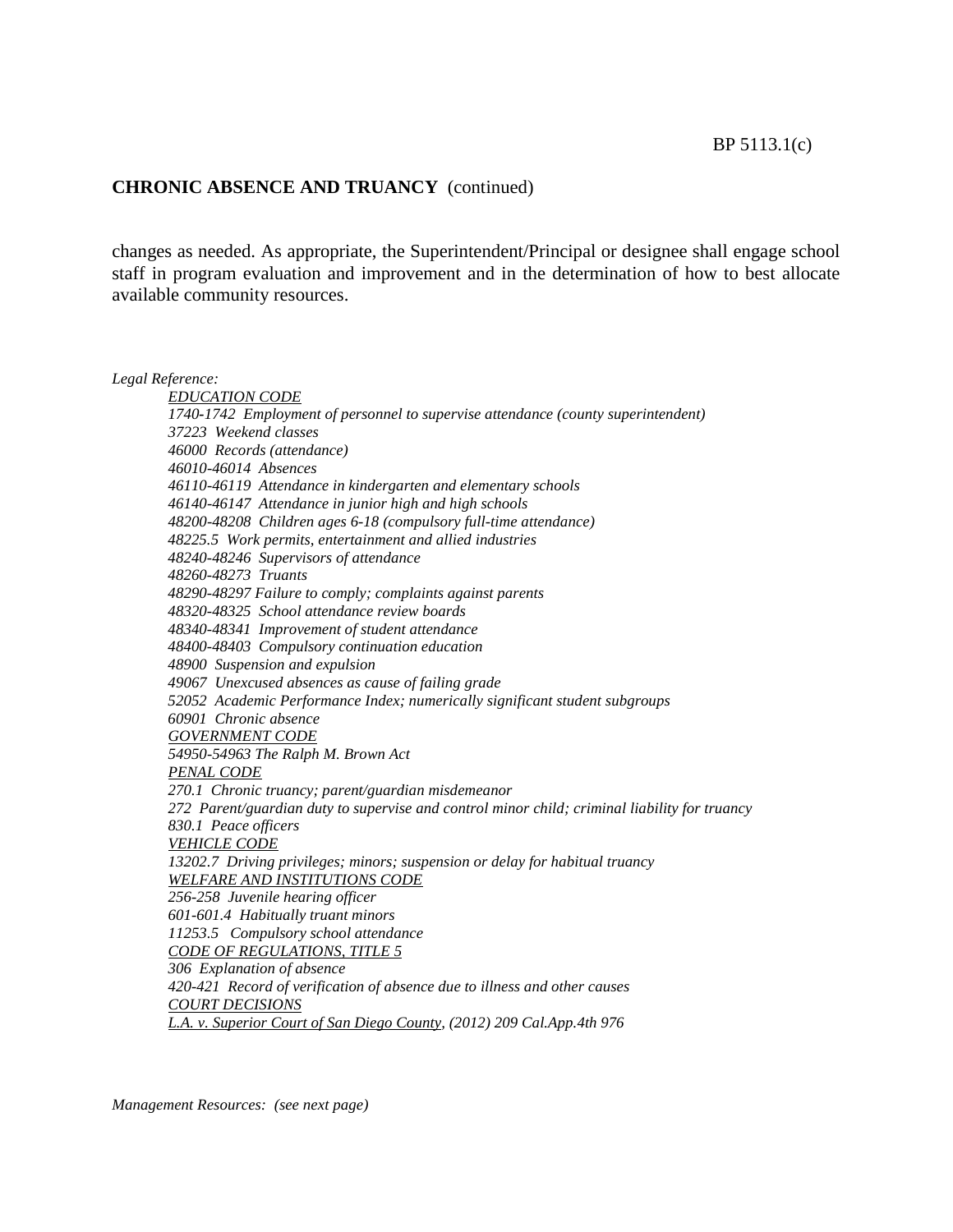## **CHRONIC ABSENCE AND TRUANCY** (continued)

*Management Resources:*

*CSBA PUBLICATIONS Attendance Awareness Month, Fact Sheet, September 2014 ATTENDANCE WORKS PUBLICATIONS Count Us In! Working Together to Show that Every School Day Matters, 2014 The Power of Positive Connections: Reducing Chronic Absence Through PEOPLE: Priority Early Outreach for Positive Linkages and Engagement, 2014 CALIFORNIA DEPARTMENT OF EDUCATION PUBLICATIONS School Attendance Review Board Handbook: A Road Map for Improved School Attendance and Behavior, 2015 School Attendance Improvement Handbook, 2000 WEB SITES CSBA: http://www.csba.org Attendance Works: http://www.attendanceworks.org California Association of Supervisors of Child Welfare and Attendance: http://www.cascwa.org California Department of Education: http://www.cde.ca.gov California Healthy Kids Survey: http://chks.wested.org California School Climate, Health, and Learning Survey System: http://www.cal-schls.wested.org*

Policy **CUDDEBACK UNION ELEMENTARY SCHOOL DISTRICT** adopted: December 11, 2019 Carlotta, California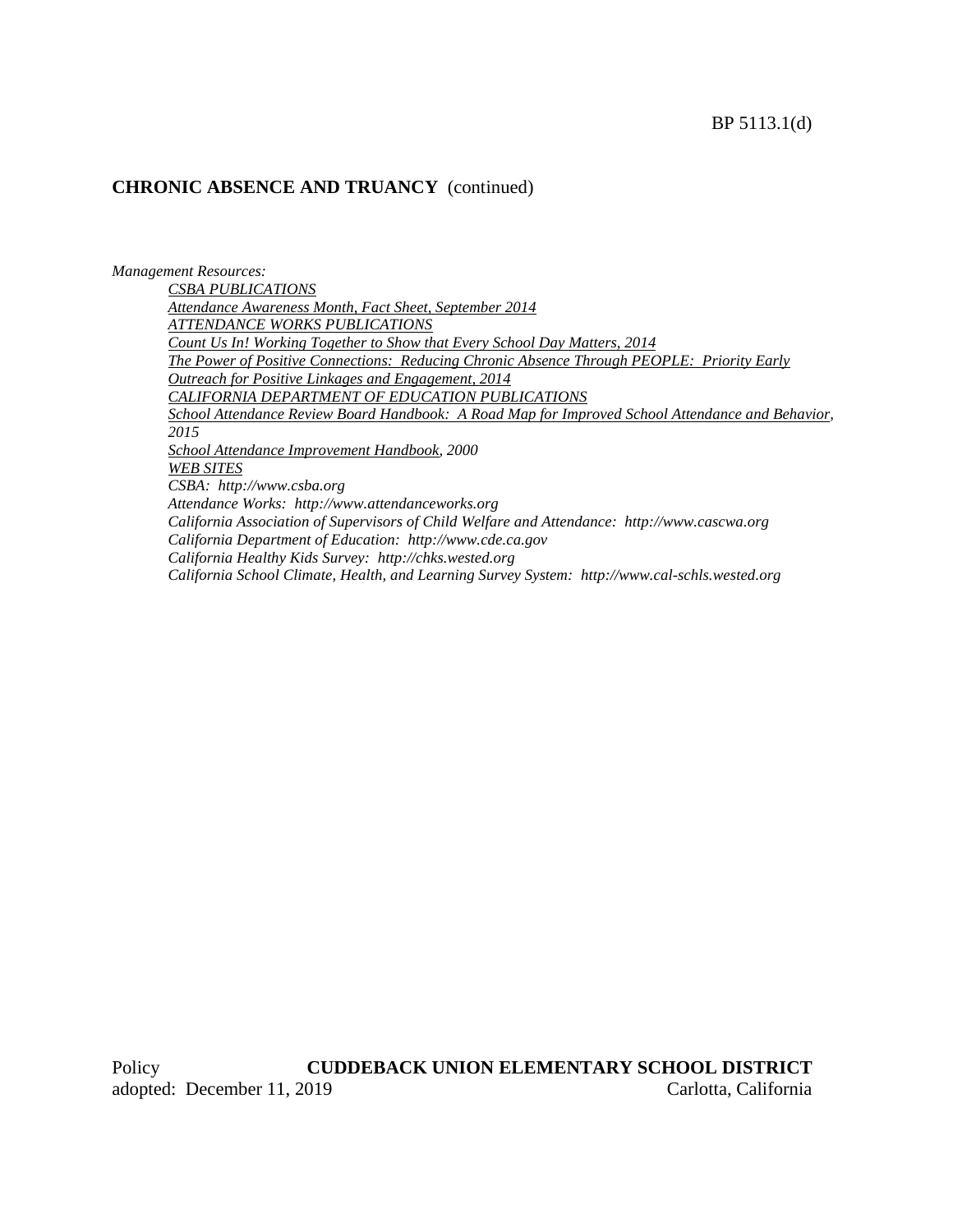# **CHRONIC ABSENCE AND TRUANCY**

# **Definitions**

*Chronic absentee* means a student who is absent for any reason on 10 percent or more of the school days in the school year, when the total number of days the student is absent is divided by the total number of days the student is enrolled and school was actually taught in the regular school of the district, exclusive of Saturdays and Sundays. (Education Code 60901)

*Truant* means a student who is absent from school without a valid excuse three full days in one school year, or tardy or absent for more than any 30-minute period during the school day without a valid excuse on three occasions in one school year, or any combination thereof. (Education Code 48260)

*Habitual truant* means a student who has been reported as a truant three or more times within the same school year, provided the district has made a conscientious effort to hold at least one conference with the student and his/her parent/guardian after either of the two previous reports. (Education Code 48262, 48264.5)

*Chronic truant* means a student who has been absent from school without a valid excuse for 10 percent or more of the school days in one school year, from the date of enrollment to the current date, provided the district has met the requirements of Education Code 48260, 48260.5, 48261, 48262, 48263, and 48291. (Education Code 48263.6)

For purposes of classifying a student as a truant, *valid excuse* includes, but is not limited to, the reasons for which a student shall be excused from school pursuant to Education Code 48205 and 48225.5. A valid excuse may include other reasons that are within the discretion of school administrators and, based on the facts of the student's circumstances, are deemed to constitute a valid excuse. (Education Code 48260)

*(cf. 5113 - Absences and Excuses) (cf. 5113.2 - Work Permits)*

## **Addressing Chronic Absence**

When a student is identified as a chronic absentee, the Superintendent/Principal or designee shall communicate with the student and his/her parents/guardians to determine the reason(s) for the excessive absences, ensure the student and parents/guardians are aware of the adverse consequences of poor attendance, and jointly develop a plan for improving the student's school attendance.

*(cf. 5113.11 - Attendance Supervision) (cf. 6020 - Parent Involvement)*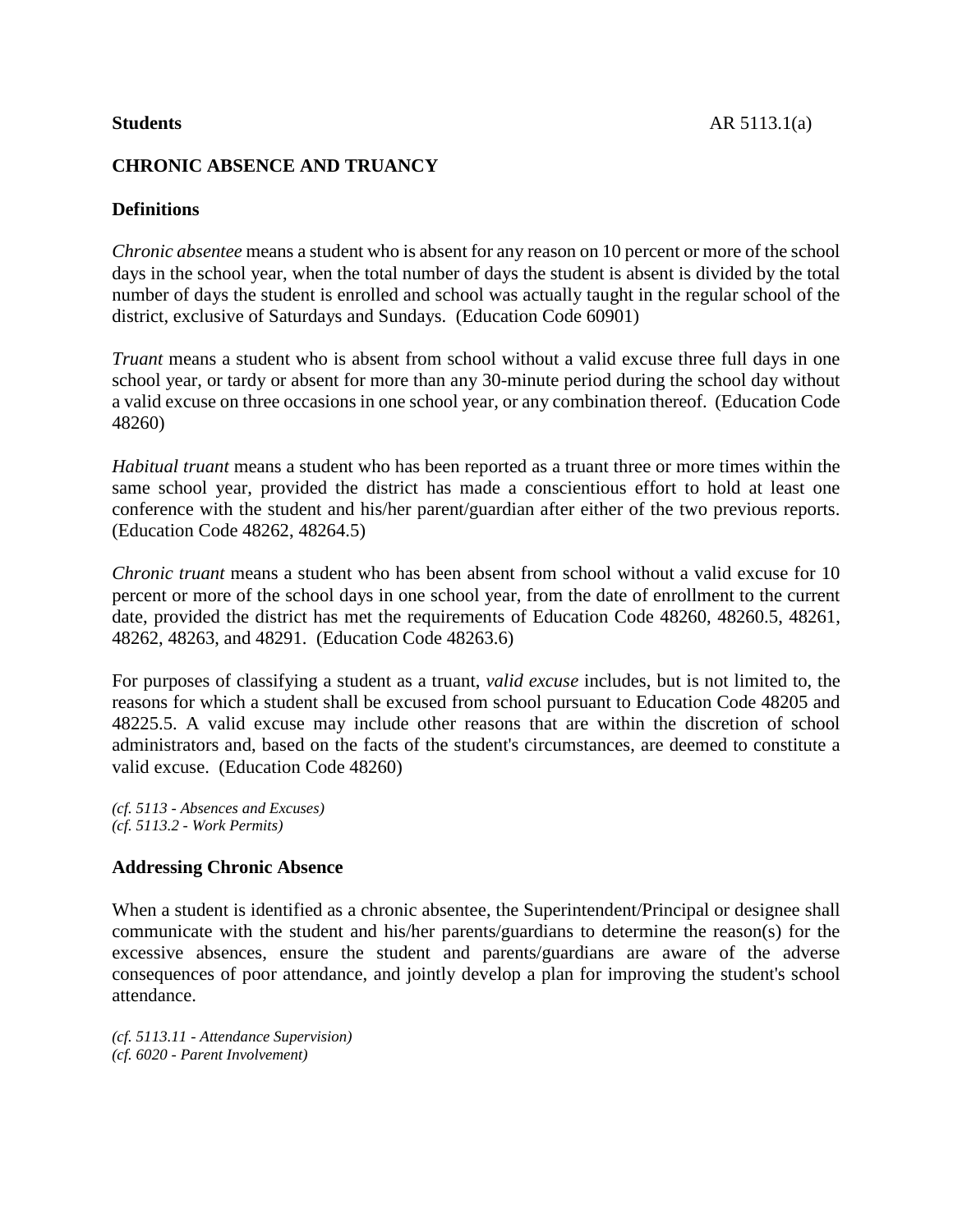The student may be referred to a student success team or school-site attendance review team to assist in evaluating his/her needs and identifying strategies and programs to assist him/her.

AR 5113.1(b)

#### **CHRONIC ABSENCE AND TRUANCY** (continued)

*(cf. 5146 - Married/Pregnant/Parenting Students)*

- *(cf. 5147 - Dropout Prevention)*
- *(cf. 6164.2 - Guidance/Counseling Services)*

*(cf. 6164.5 - Student Success Teams)*

*(cf. 6173 - Education for Homeless Children)*

*(cf. 6173.1 - Education for Foster Youth)*

*(cf. 6173.2 - Education of Children of Military Families)*

*(cf. 6175 - Migrant Education Program)*

A student who is struggling academically may be offered tutoring or other supplemental instruction, extended learning opportunities, and/or alternative educational options as appropriate.

*(cf. 6158 - Independent Study) (cf. 6176 - Weekend/Saturday Classes) (cf. 6178.1 - Work-Based Learning) (cf. 6179 - Supplemental Instruction) (cf. 6181 - Alternative Schools/Programs of Choice) (cf. 6183 - Home and Hospital Instruction) (cf. 6184 - Continuation Education)*

Whenever chronic absenteeism is linked to a health issue or nonschool condition, the Superintendent/Principal or designee may recommend school or community resources and/or collaborate with community agencies and organizations to address the needs of the student and his/her family.

*(cf. 1020 - Youth Services) (cf. 5141.6 - School Health Services)*

## **Addressing Truancy**

An attendance supervisor or designee, peace officer, probation officer, or school administrator or designee may, as applicable, arrest or assume temporary custody during school hours of any minor student found away from his/her home who is absent from school without a valid excuse. Any person arresting or assuming temporary custody of a minor student shall deliver the student and make reports in accordance with Education Code 48265 and 48266. (Education Code 48264, 48265, 48266)

*(cf. 3515.3 - District Police/Security Department)*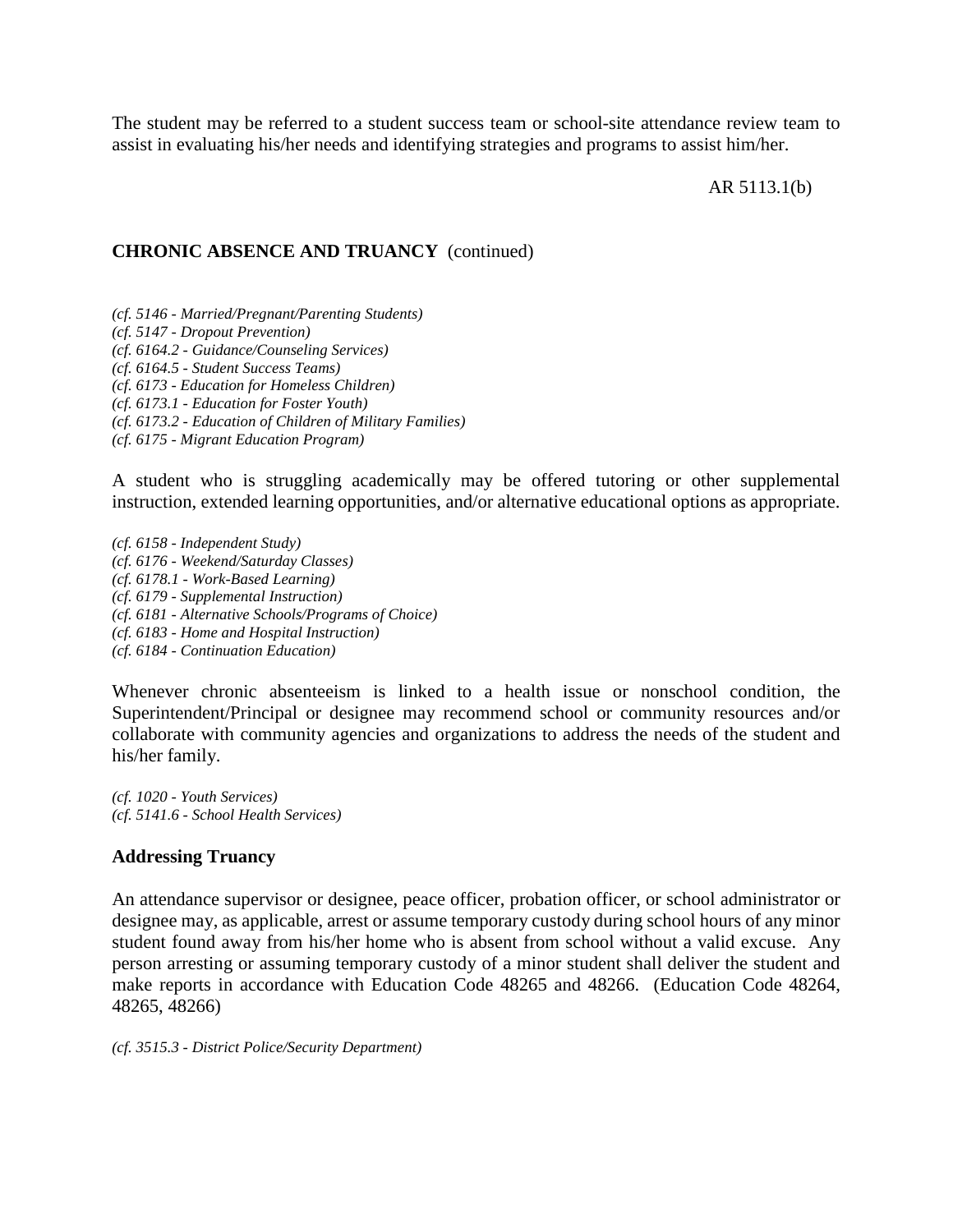The Superintendent/Principal or designee shall investigate a complaint from any person that a parent/guardian has violated the state compulsory education laws contained in Education Code 48200-48341. (Education Code 48290)

When a student has been identified as a truant as defined above, the following steps shall be implemented based on the number of truancies he/she has committed:

AR 5113.1(c)

## **CHRONIC ABSENCE AND TRUANCY** (continued)

- 1. Initial truancy
	- a. The student shall be reported to the Superintendent/Principal or designee. (Education Code 48260)
	- b. The student's parent/guardian shall be notified by the most cost-effective method possible, which may include email or a telephone call, that: (Education Code 48260.5)
		- (1) The student is truant.
		- (2) The parent/guardian is obligated to compel the student to attend school. If the parent/guardian fails to meet this obligation, he/she may be guilty of an infraction of the law and subject to prosecution pursuant to Education Code 48290-48296.
		- (3) Alternative educational programs are available in the district.
		- (4) The parent/guardian has the right to meet with appropriate school personnel to discuss solutions to the student's truancy.
		- (5) The student may be subject to arrest or held in temporary custody by a probation officer, a peace officer, a school administrator or designee, or attendance supervisor or designee pursuant to Education Code 48264 if found away from home and absent from school without a valid excuse.
		- (6) The student may be subject to suspension, restriction, or delay of his/her driving privilege pursuant to Vehicle Code 13202.7.
		- (7) It is recommended that the parent/guardian accompany the student to school and attend classes with the student for one day.

*(cf. 5145.6 - Parental Notifications)*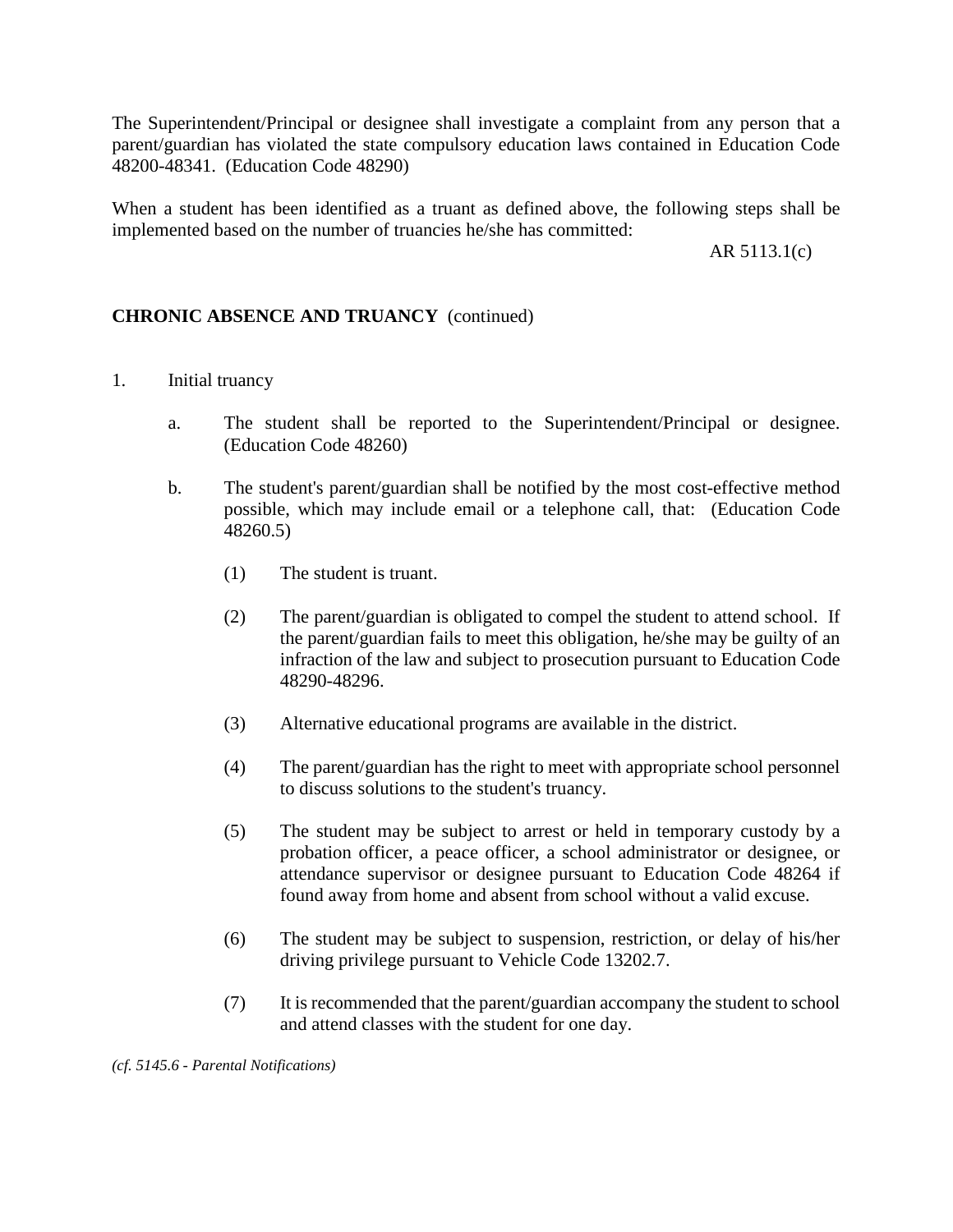- c. The student may be required to attend makeup classes on one day of a weekend pursuant to Education Code 37223. (Education Code 48264.5)
- d. The student and, as appropriate, his/her parent/guardian may be requested to attend a meeting with a school counselor or other school designee to discuss the root causes of the attendance issue and develop a joint plan to improve the student's attendance. (Education Code 48264.5)

AR 5113.1(d)

## **CHRONIC ABSENCE AND TRUANCY** (continued)

- e. The Superintendent/Principal or designee may notify the district attorney and/or probation officer of the student's name and the name and address of his/her parents/guardians. (Education Code 48260.6)
- 2. Second truancy
	- a. Any student who has once been reported as a truant shall again be reported to the Superintendent/Principal or designee as a truant if he/she is absent from school without a valid excuse one or more days or is tardy on one or more days during the school year. (Education Code 48261)
	- b. The student may be required to attend makeup classes on one day of a weekend pursuant to Education Code 37223. (Education Code 48264.5)
	- c. The student may be assigned to an after-school or weekend study program within the county. If the student fails to successfully complete this study program, he/she shall be subject to item #3 below. (Education Code 48264.5)
	- d. An appropriate district staff member shall make a conscientious effort to hold at least one conference with the student and his/her parent/guardian by communicating with the parent/guardian at least once using the most cost-effective method possible, which may include email or a telephone call. (Education Code 48262)
	- e. The student may be given a written warning by a peace officer. A record of that warning may be kept at the school for not less than two years or until the student graduates or transfers from the school. If the student transfers, the record may be forwarded to the new school. (Education Code 48264.5)
	- f. The Superintendent/Principal or designee may notify the district attorney and/or probation officer when the student continues to be classified as a truant after the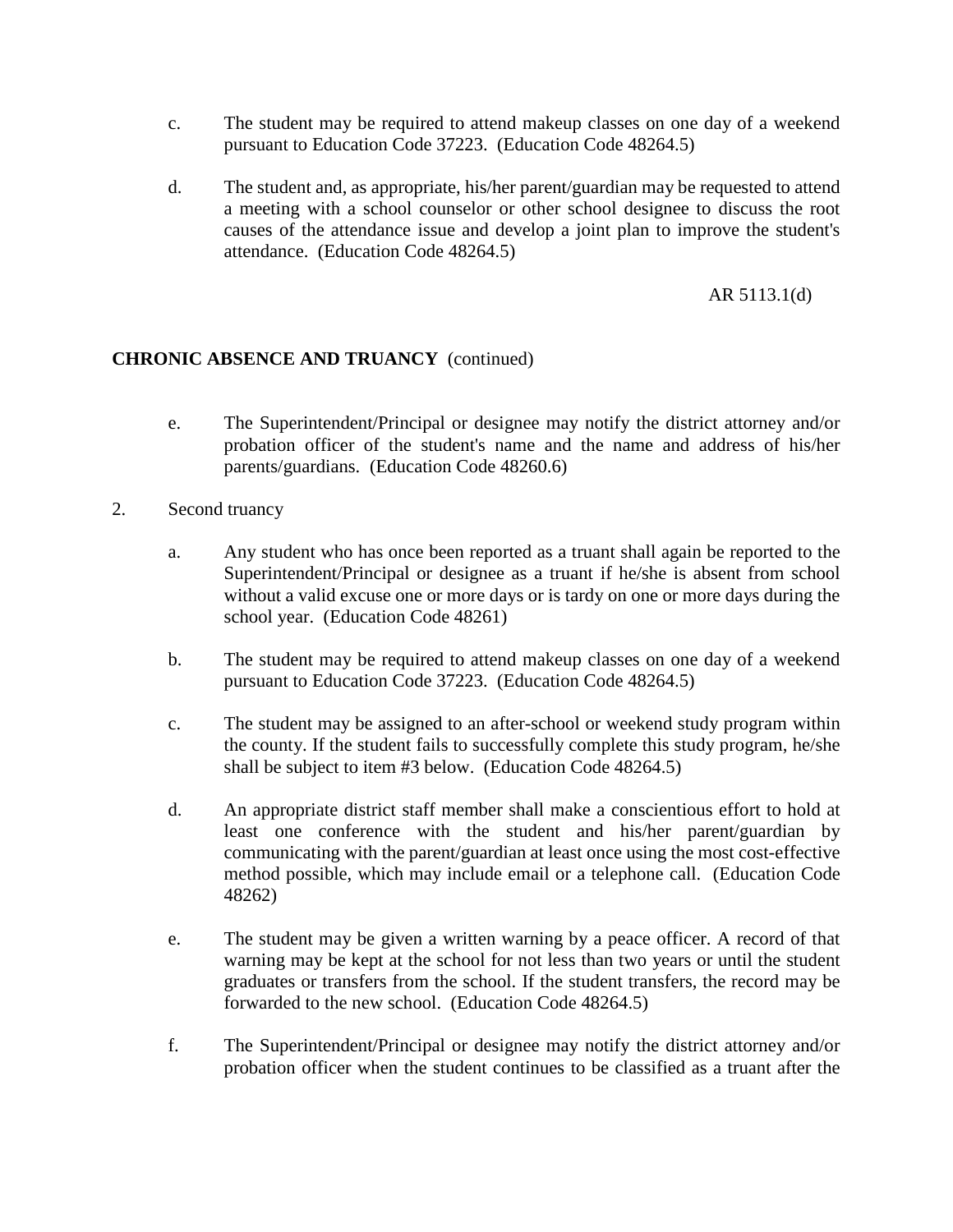parents/guardians have been notified in accordance with item #1b above. (Education Code 48260.6)

- 3. Third truancy (habitual truancy)
	- a. A student who is habitually truant, irregular in school attendance, or habitually insubordinate or disorderly during attendance at school may be referred to, and required to attend, a school attendance review board (SARB) program, a truancy mediation program established by the district attorney or the probation officer, or a comparable program deemed acceptable by the Superintendent/Principal or designee. (Education Code 48263, 48264.5)

AR 5113.1(e)

# **CHRONIC ABSENCE AND TRUANCY** (continued)

*(cf. 5113.12 - District School Attendance Review Board)*

- b. Upon making a referral to the SARB or the probation department, the Superintendent/Principal or designee shall provide the student and parent/guardian, in writing, the name and address of the SARB or probation department and the reason for the referral. This notice shall indicate that the student and parent/guardian shall be required, along with the district staff person making the referral, to meet with the SARB or a probation officer to consider a proper disposition of the referral. (Education Code 48263)
- c. If the student does not successfully complete the truancy mediation program or other similar program, he/she shall be subject to item #4 below. (Education Code 48264.5)
- d. If the Superintendent/Principal or designee determines that available community services cannot resolve the problem of the truant or insubordinate student or if the student and/or his/her parents/guardians have failed to respond to the directives of the district or to services provided, the Superintendent/Principal or designee may so notify the district attorney and/or the probation officer. (Education Code 48263)
- 4. Fourth truancy
	- a. Upon his/her fourth truancy within the same school year, the student may be referred to the jurisdiction of the juvenile court. (Education Code 48264.5; Welfare and Institutions Code 601)
	- b. If a student has been adjudged by the county juvenile court to be a habitual truant, the Superintendent/Principal or designee shall notify the juvenile court and the student's probation or parole officer whenever the student is truant or tardy on one